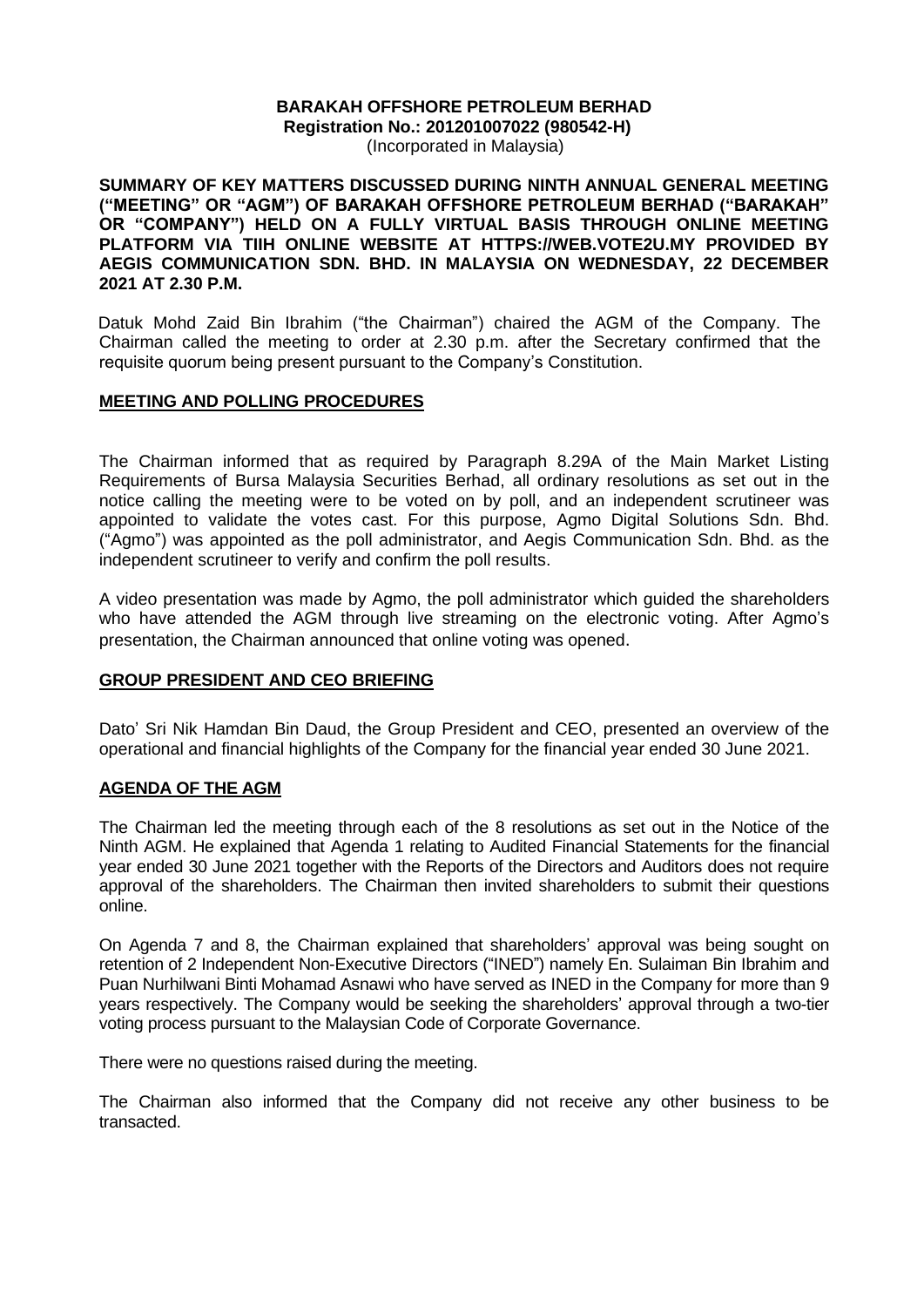BARAKAH OFFSHORE PETROLEUM BERHAD Registration No.: 201201007022 (980542-H) Summary of Key Matters Discussed During 9th Annual General Meeting of the Company held on Wednesday, 22 December 2021

## **POLLING PROCESS**

The Poll Administrator briefed the shareholders and proxies on the remote voting procedures through a short video clip. Thereafter, the shareholders and proxies proceeded to cast their vote accordingly.

The Chairman then declared that the Meeting be adjourned at 3.10 p.m. for the Independent Scrutineers to verify the poll results.

# **OUTCOME OF AGM - POLL RESULTS**

The Chairman reconvened the Meeting at 3.15 p.m. for the announcement of the poll results. The results of the poll were projected on the screen as follows:-

| Resolution                                                                                                                                          | No. of shares<br>voted in favour | Total % | No. of shares<br>voted against | Total % |
|-----------------------------------------------------------------------------------------------------------------------------------------------------|----------------------------------|---------|--------------------------------|---------|
| <b>Ordinary Resolution 1</b><br>Re-election of Dato' Sri<br>Azman Shah Bin Mohd<br>Zakaria                                                          | 285,229,704                      | 99.9979 | 6,127                          | 0.0021  |
| <b>Ordinary Resolution 2</b><br>Re-election of Dato'<br>Rasdee Bin Abdullah                                                                         | 305,840,328                      | 99.9977 | 7,127                          | 0.0023  |
| <b>Ordinary Resolution 3</b><br><b>Payment of Directors'</b><br>Fees                                                                                | 305,788,403                      | 99.9807 | 59,052                         | 0.0193  |
| <b>Ordinary Resolution 4</b><br><b>Payment of Directors'</b><br><b>Benefits</b>                                                                     | 305,767,062                      | 99.9737 | 80,393                         | 0.0263  |
| <b>Ordinary Resolution 5</b><br>Re-appointment of<br><b>Auditors</b>                                                                                | 305,847,054                      | 99.9999 | 401                            | 0.0001  |
| <b>Ordinary Resolution 6</b><br><b>Retention of Encik</b><br>Sulaiman Bin Ibrahim as<br>Independent Non-<br><b>Executive Directors</b>              | 305,840,282                      | 99.9977 | 7,168                          | 0.0023  |
| <b>Ordinary Resolution 7</b><br><b>Retention of Puan</b><br>Nurhilwani Binti<br>Mohamad Asnawi as<br>Independent Non-<br><b>Executive Directors</b> | 305,841,282                      | 99.9980 | 6,168                          | 0.0020  |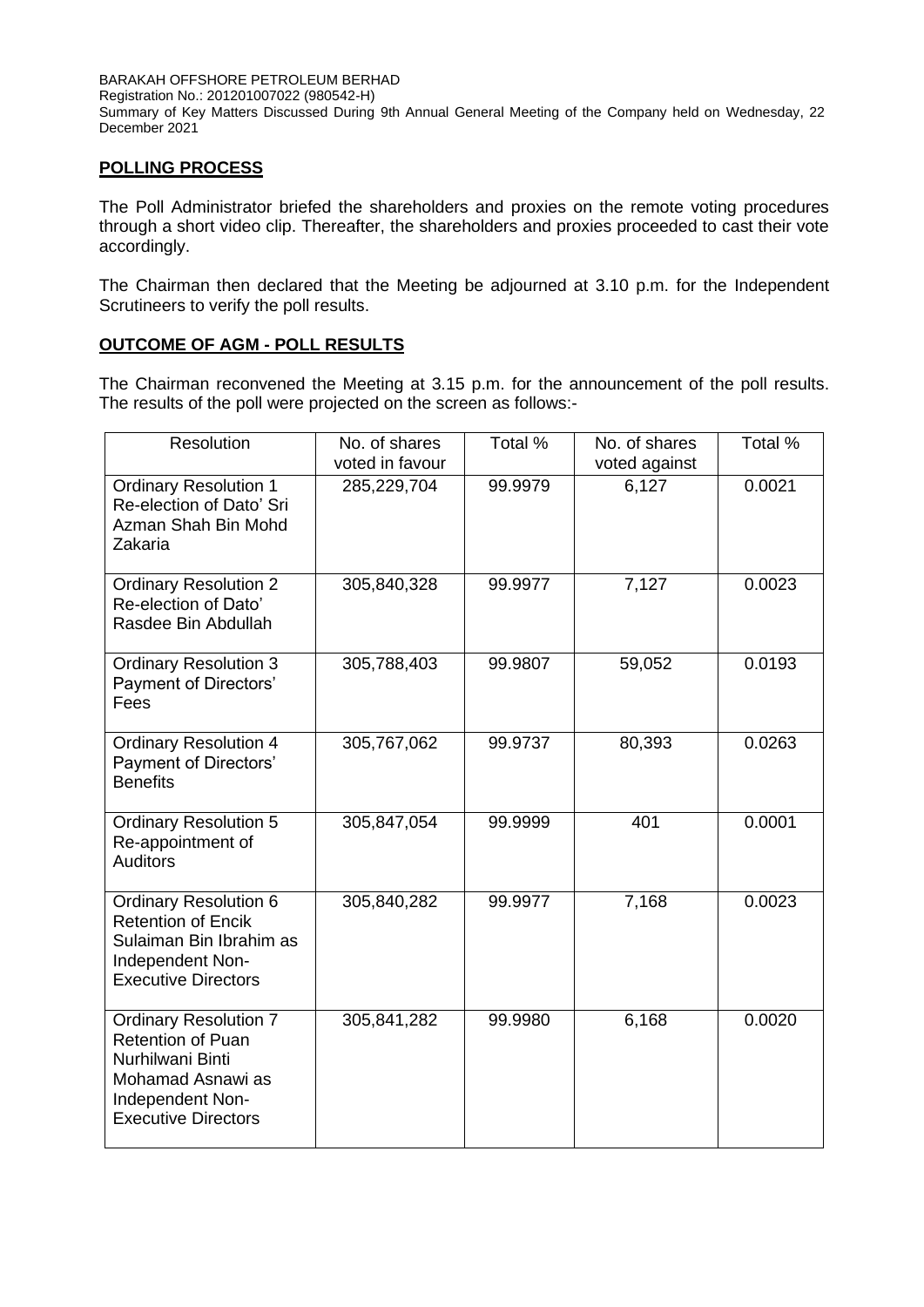BARAKAH OFFSHORE PETROLEUM BERHAD

Registration No.: 201201007022 (980542-H)

Summary of Key Matters Discussed During 9th Annual General Meeting of the Company held on Wednesday, 22 December 2021

| <b>Ordinary Resolution 8</b><br><b>Authority to Allot Shares</b> | 305,788,486 | 99.9808 | 58,769 | 0.0192 |
|------------------------------------------------------------------|-------------|---------|--------|--------|
|                                                                  |             |         |        |        |

Based on the results of the poll voting, the Chairman declared that the following resolutions were duly carried:-

## **Ordinary Resolution 1**

"THAT Dato' Sri Azman Shah Bin Mohd Zakaria retiring pursuant to Rule 131 of the Company's Constitution be and is hereby re-elected as Director of the Company."

# **Ordinary Resolution 2**

"THAT Dato' Rasdee Bin Abdullah retiring pursuant to Rule 131 of the Company's Constitution be and is hereby re-elected as Director of the Company."

## **Ordinary Resolution 3**

"THAT the payment of Directors' fees of RM58,600 per month for the Non-Executive Directors from 23 December 2021 until the next Annual General Meeting of the Company be and is hereby approved."

#### **Ordinary Resolution 4**

"THAT the payment of Directors' benefits of up to RM240,000 for the Non-Executive Directors from 23 December 2021 until the next Annual General Meeting of the Company be and is hereby approved."

## **Ordinary Resolution 5**

"THAT Messrs. HLB AAC PLT be re-appointed Auditors at a remuneration to be fixed by the Directors of the Company."

## **Ordinary Resolution 6**

"THAT the retention of Encik Sulaiman Bin Ibrahim as Independent Non-Executive Director be and is hereby approved."

#### **Ordinary Resolution 7**

"THAT the retention of Puan Nurhilwani Binti Mohamad Asnawi to continue to act as Independent Non-Executive Director be and is hereby approved."

## **Ordinary Resolution 8**

"THAT, subject always to the Sections 75 and 76 of the Companies Act 2016 ("the Act"), the Constitution of the Company and the approvals of the relevant governmental and/or regulatory authorities, the Directors be and are hereby empowered pursuant to Sections 75 and 76 of the Act, , to issue and allot shares in the capital of the Company from time to time at such price and upon such terms and conditions, for such purposes and to such person or persons whomsoever